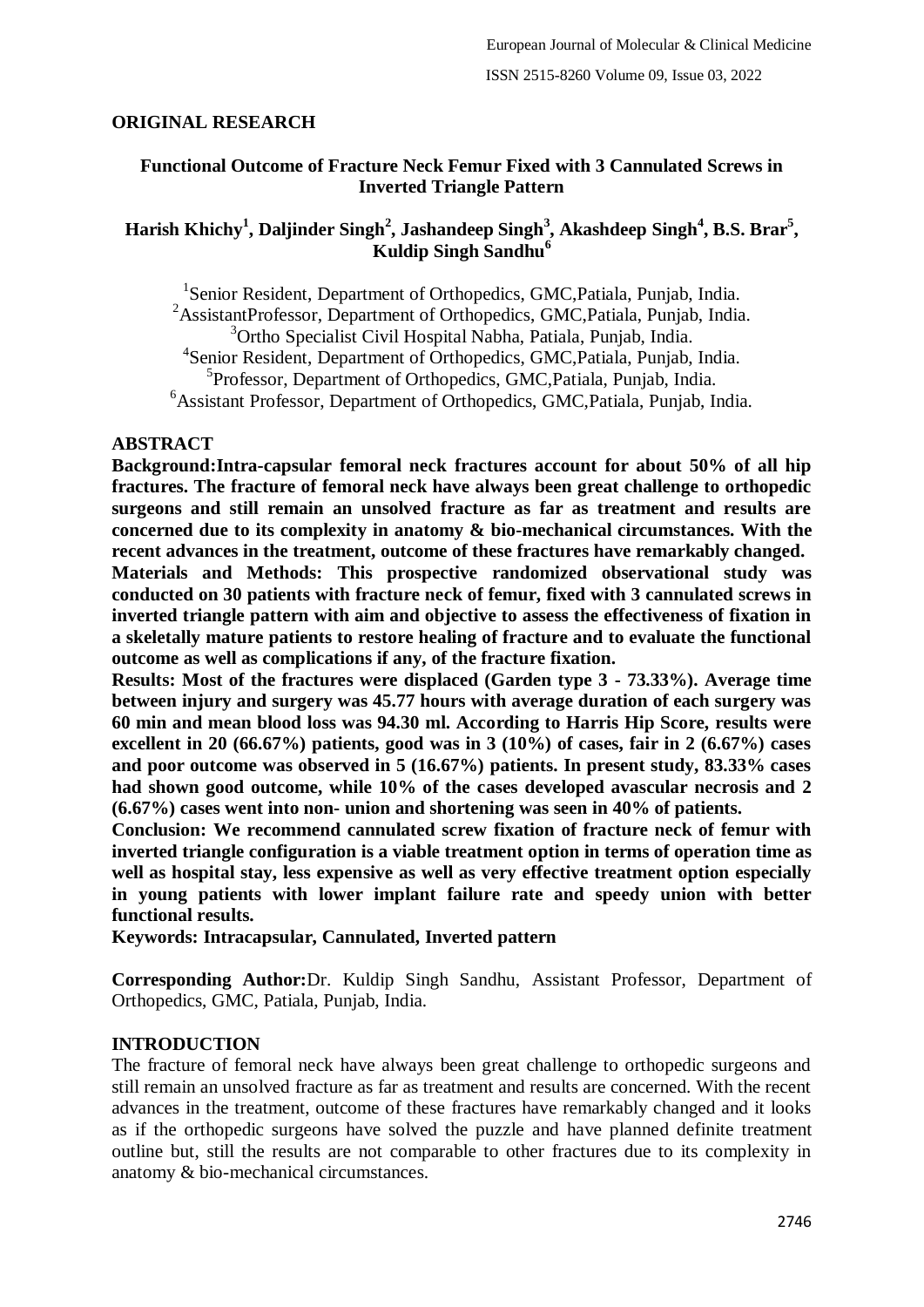Intra-capsular femoral neck fractures account for about 50% of all hip fractures. The lifetime risk of sustaining a hip fracture is high and lies within the range of 40% to 50% in women and 13% to  $22\%$  in men.<sup>[1]</sup> Since disruption of blood supply to the femoral head is dependent on the type of fracture and causes significant morbidity, diagnosis and classification of these fractures is important.[2]

The more commonly used classification systems are- Garden classification, Pauwel's classification and Anatomical classification.

| Garden Classification, <sup>[3]</sup> (based on AP radiographs)                         |                                                                                |  |  |
|-----------------------------------------------------------------------------------------|--------------------------------------------------------------------------------|--|--|
| Type $I$                                                                                | Incomplete, ie. valgus impacted                                                |  |  |
| Type II                                                                                 | Complete fx. Nondisplaced                                                      |  |  |
| Type III                                                                                | Complete, partially displaced                                                  |  |  |
| Type IV                                                                                 | Complete, fully displaced                                                      |  |  |
| Pauwels Classification, <sup>[4]</sup> (based on vertical orientation of fracture line) |                                                                                |  |  |
| Type $I$                                                                                | $<$ 30 deg from horizontal                                                     |  |  |
| Type II                                                                                 | 30 to 50 deg from horizontal                                                   |  |  |
| Type III                                                                                | $>$ 50 deg from horizontal(most unstable with highest risk of nonunion and AV) |  |  |

## **Anatomical classification:**

- 1. **Subcapital:** femoral head/neck junction
- 2. **Transcervical:** midportion of femoral neck
- 3. **Basicervical:** base of femoral neck

**AO/OTA Classification:** This comprehensive classification of femoral neck is designated as 31B. The B1 group describes undisplaced, B2 group contains trans-cervical fractures, and the B3 group describes displaced sub-capital fractures.

The usual cause is a simple fall with an applied force being transmitted to the femoral neck via the greater trochanter, resulting in the fracture.[5] Femoral neck is a well-recognized site for stress fractures, and these occur as a result of repetitive cyclical loading, which eventually exceeds the strength of normal bone.<sup>[6,7]</sup> These fractures occur more commonly in older patients, mainly in postmenopausal women having risk factors. It is more common in females than males. In porous bone magnitude of load needed to cause a femoral neck fracture was reduced less than 10%.<sup>[8,9]</sup> These are uncommon under the age of 60 years, but due to increased industrial and RSA incidents, its incidence is increasing in young patients. Mechanically human bone is an anisotropic material, meaning that the intrinsic stiffness (Young's modulus) varies with direction. Human bone being viscoelastic material during loading and function as a shock absorber.<sup>[10,11]</sup> Humans show great variation in femoral anthropometry.<sup>[12]</sup> These adaptations result in bone strains within the physiologic range.<sup>[13]</sup> The hip joint resultant force (JRF) depends on the amount of weight-bearing and is mainly determined by bodyweight (BW) and muscular forces.





**Figure 1: showing mechanism of injury**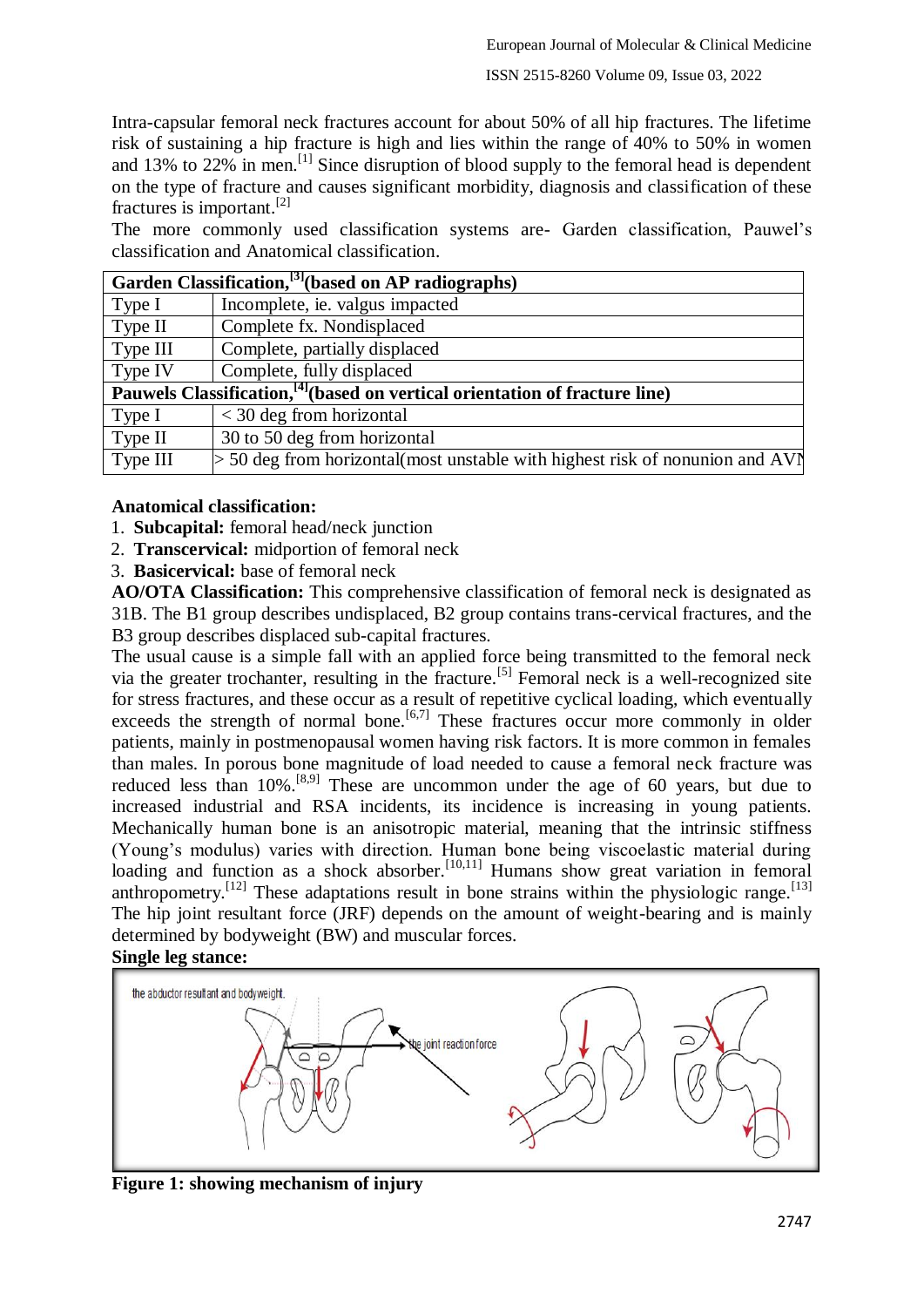Anterior loading of the femoral head lead to an internally directed torque.

Absolute stability over the fracture leads to direct fracture healing with osteonal bridging which leads to endochondral woven bone formation preceding organized, and remodeled bone. Consequently, a fractured neck of femur must heal endosteally without the support of an external callus, which put great demand on the osteosynthesis to provide lasting stability.

It is advocated that fracture reduction and fixation should be performed as a surgical emergency to prevent complications such as non-union and avascular. Revision surgery or conversion surgery to hip replacement is reported to be between 20-36%.[14] Surgical options for treatment of femoral neck fractures include prosthetic replacement and fixation of the proximal fragment. Rather than going for replacement, in our study, we tried to save the femoral neck with the multiple cannulated screws.

## **Aims and Objectives:**

To assess the effectiveness of fixation of fracture neck femur by 3 cannulated screws in inverted triangle configuration in a skeletally mature patients to restore healing of fracture and to evaluate the functional outcome as well as complications if any, of the fracture fixation.

## **MATERIALS & METHODS**

This prospective randomized observational study was conducted on patients with fracture neck of femur, admitted in the department of Orthopaedics, Government Medical College/ Rajindra Hospital, Patiala, fixed with 3 cannulated screws in inverted triangle pattern.

### **Inclusion Criteria:**

- Fracture neck of femur in skeletally mature patients (15-60 years).
- Patient ambulatory before this fracture.
- Garden type 1, 2 and 3 fracture.
- Duration of fracture  $<$  2 weeks.

Exclusion Criteria:

- Associated secondary degenerative conditions, i.e. osteoarthritis.
- Pathological fractures, open fractures and patients with known disorders of bone metabolism except osteoporosis (i.e., Paget's disease, renal osteodystrophy, osteomalacia);
- Associated infectious conditions of bone.
- Duration of fracture  $> 2$  weeks.
- Garden type 4 fractures.
- Patients with skeletal immaturity.
- Patients who refused to give consent for surgery.

Pre-operatively antero-posterior view of pelvis with both hips, (in 15 degrees internal rotation) is taken along with lateral and other required views.

**Surgical technique:** Patient put in supine position on the fracture table. Anatomical reduction of fracture was done under fluoroscopy by closed method. Stability at site of fracture is maximized by placement of 3 screws in an inverted triangular configuration consisting of 1 inferior screw and 2 more superior screws, first inferior screw followed by posterior and anterior screws. Under fluoroscopy guidance, guide wire drilled into respective planned screw positions.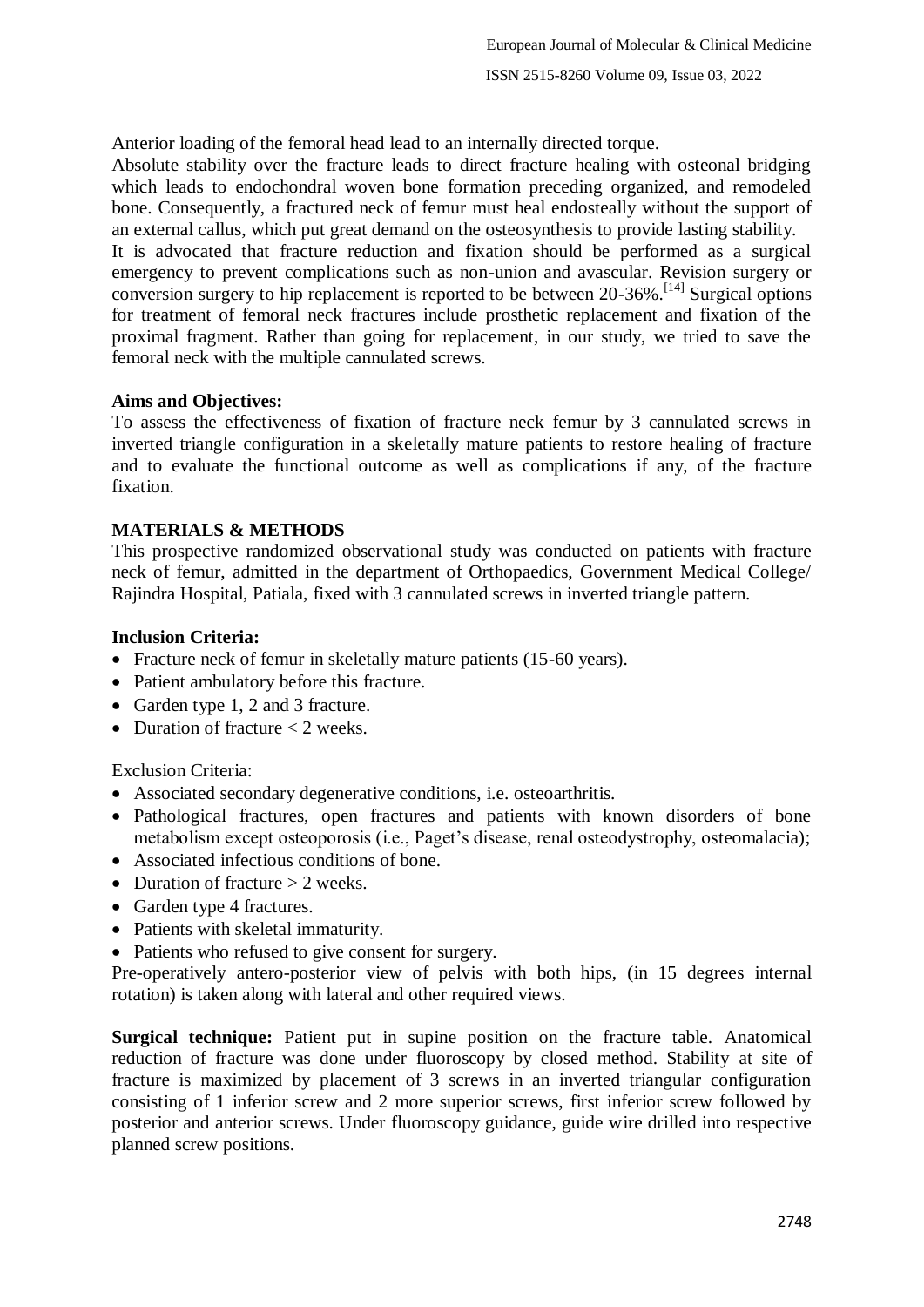**Inferior Screw:** it is inserted first, and was placed midway between anterior and posterior cortices (as seen on lateral view) was placed as inferiorly as possible along the calcar, so that when the patient is upright, the inferior screw resists compression;

**Two Superior Screws:** Keeping inferior guide wire in place, and under image intensifier; posterior screw was inserted as far peripherally as possible in the lateral plane and centrally in the AP plane. Then the anterior screw was inserted, anteriorly in the lateral plane and centrally in the AP plane. The superior screws resists tension when the patient is upright and when sitting anterior screw resists tension, whereas the more posterior screw resists compression. Screws were tightened simultaneously, to apply uniform compression across fracture and to avoid tipping of femoral head into varus angulation. The surgical wound was then closed in layers and ASD was done.



**Figure 2: showing technique of inserting cannulated screws**



**Figure 3: showing post-operative X-rays after technique**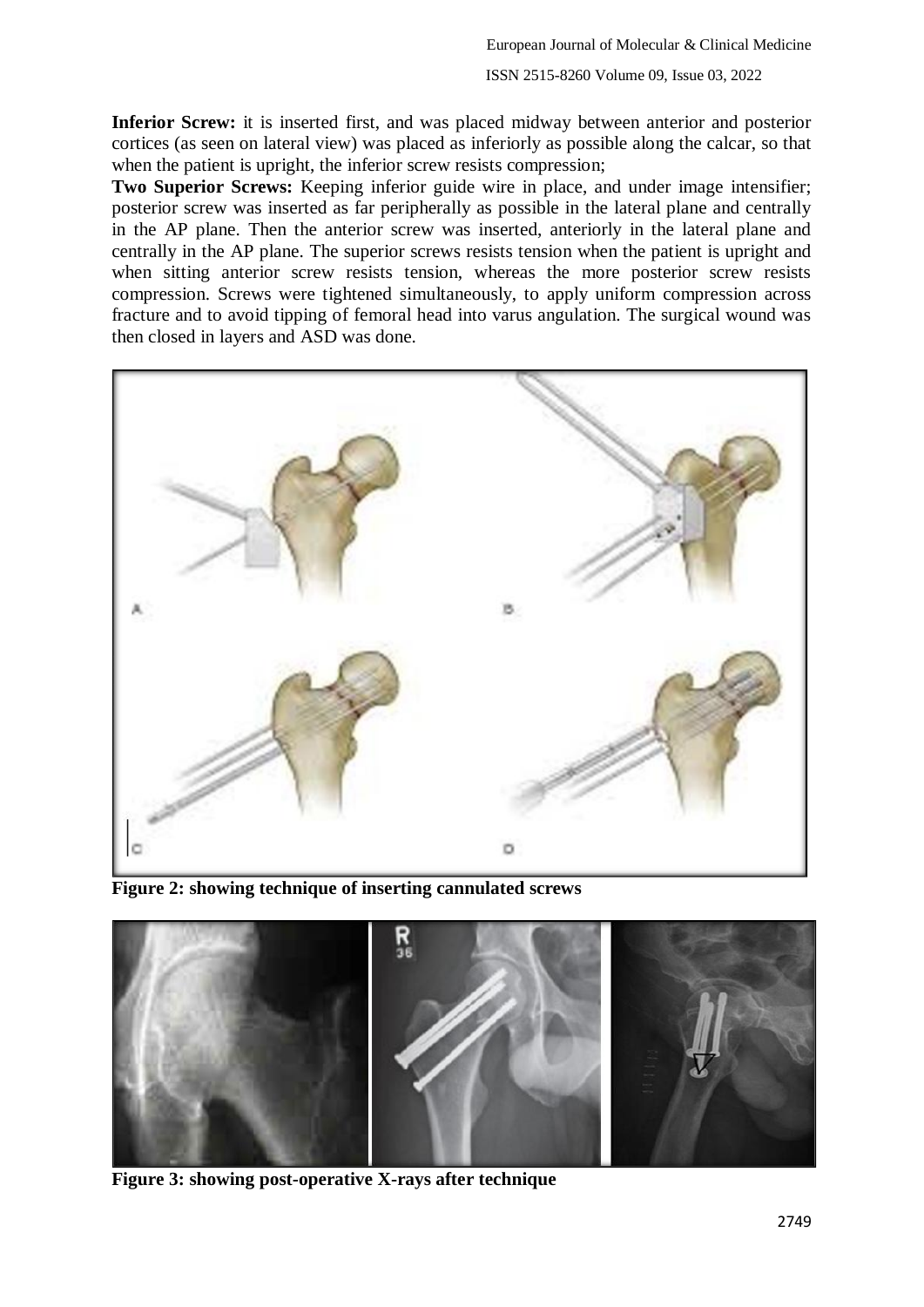Postoperative: Post operatively, physiotherapy was started with toe touch walking. Regular follow up was done by clinical and radiological examination monthly for 3 months, then at 6<sup>th</sup>, 9<sup>th</sup>month respectively. Functional outcome was assessed using Harris Hip Score and Avascular necrosis of femur head was diagnosed according to criteria determined by Ficat and Arletscore.[11,12]

### **RESULTS**

During our study we have made following observations.

| AGE (in years) | No. of patients | Percentage $(\% )$ |  |
|----------------|-----------------|--------------------|--|
| $15 - 20$      |                 | 6.67               |  |
| $21 - 25$      | $\overline{4}$  | 13.33              |  |
| $26 - 30$      |                 | 23.33              |  |
| $31 - 35$      |                 | 10                 |  |
| $36 - 40$      | 3               | 10                 |  |
| $41 - 45$      | 3               | 10                 |  |
| $46 - 50$      | $\overline{2}$  | 6.67               |  |
| 51-55          | 5               | 16.67              |  |
| 56-60          |                 | 3.33               |  |
| Total          | 30              | 100                |  |
|                |                 |                    |  |

### **Table 1: showing age distribution**

In our study, neck femur fractures were more common in age group 26-30 years, (23.33%), and age group of 51-55 years, comprises of 5 (16.67%) out of total fractures. The mean age was 37.13 years and these were more common in males than females, comprising of 23 (76.77) of total 30 fractures. In our study, right side was involved more in fracture comprising of 16 (53.33%) of total fractures.

In our study, road traffic accidents were the more common mode of injury than fall, comprising of 23 (76.77%) of total fractures. Most of these fractures were result of high energy trauma and involving more number of young males. In our study, most of the fractures were Garden type 3 fractures (displaced), comprising of 22 (73.33%) of total fractures. Type 2 fractures were 6 in number (20%). type 1 fractures were 2 in number  $(6.67\%)$ .

| Twore $\blacksquare$ , only while weighted because injury and burgery |                 |                    |  |
|-----------------------------------------------------------------------|-----------------|--------------------|--|
| Duration between injury and surgery (Hours)                           | No. of patients | Percentage $(\% )$ |  |
| Upto $6$                                                              |                 | 10                 |  |
| $7 - 12$                                                              |                 | 30                 |  |
| 13-24                                                                 |                 | 26.67              |  |
| 25-168                                                                | 10              | 33.33              |  |
| 169-336                                                               |                 |                    |  |
| Total                                                                 | 30              | 100                |  |

**Table 2: showing time duration between injury and surgery**

In our study, most of the cases 20 (66.67%) were operated within first 24 hours and about 10 cases operated between 25-168 hours. (1 day- 1 week). The average time duration between injury and surgery was 45.77 hours. In our study, 9 (30%) patients had hypertension, 4 (13.33%) had diabetes mellitus. Alcoholism and smoking each were present in 4 (13.33) patients.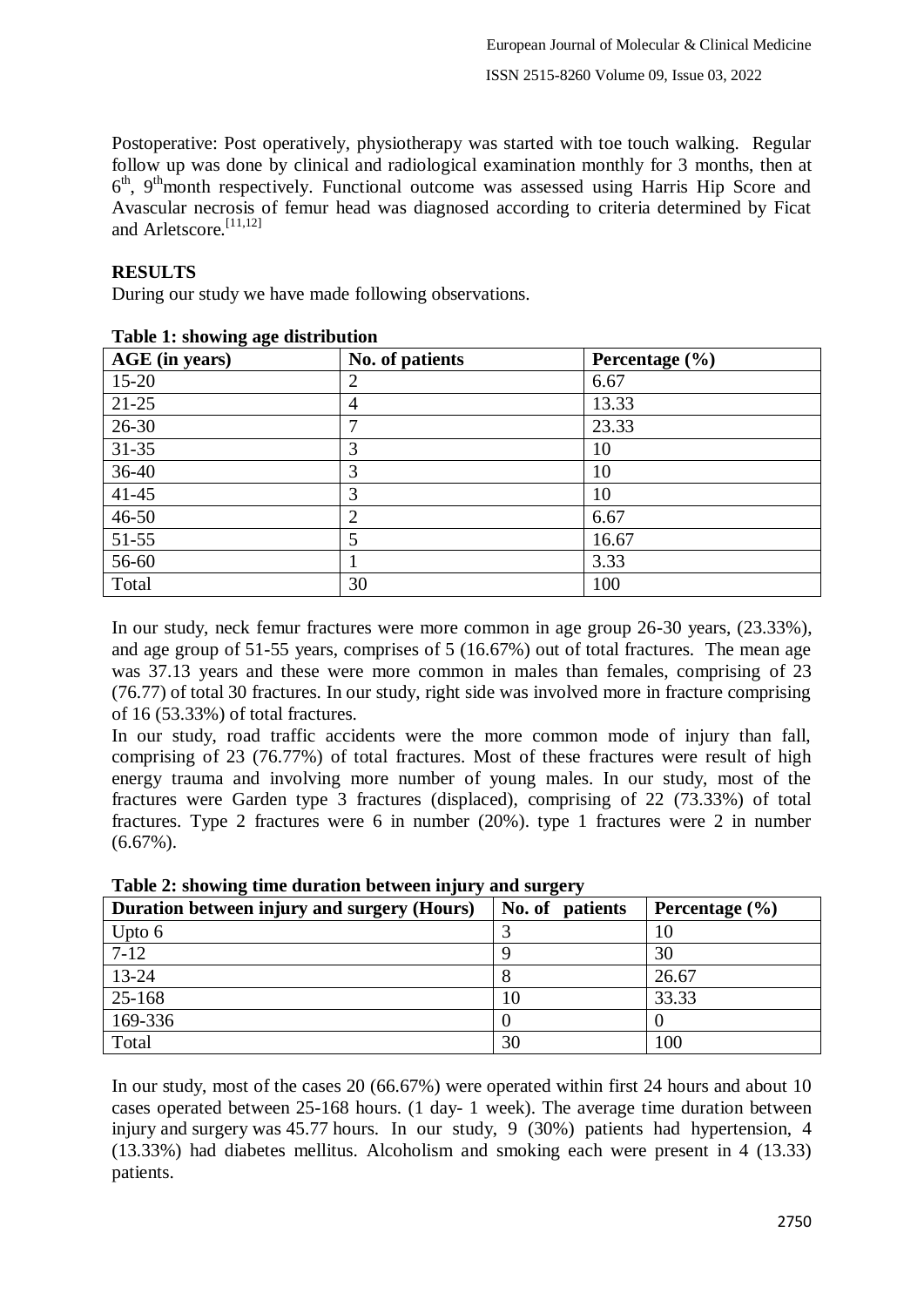| <b>Duration Of Surgery (in min)</b> | No. of patients | Percentage $(\% )$ |
|-------------------------------------|-----------------|--------------------|
| $40 - 50$                           |                 |                    |
| 51-60                               |                 | 53.33              |
| 61-70                               |                 | 36.67              |
| Total                               | 30              | 100                |

### **Table 3: Showing duration of surgery**

In our study, maximum 16 (53.33%) cases were operated within 51-60 min and 3 (10%) cases were operated within 40-50 min. However 11 (36.67%) cases were operated within 61- 70 min. The mean time for each surgery was 60 min. The average blood loss during surgery was 94.30 ml. The average period of stay in hospital was 10.10 days.

In our study, partial weight bearing was started at 8 weeks in 10 (33.33%) of patients, at 9 weeks in 7 (23.33%) of patients, at 10 weeks in 11(36.67%) patients and in 1 patient each (3.33%) at 12 and 14 weeks. The mean time period of partial weight bearing was 9.30 weeks.

| <b>Full Weight Bearing Started At (weeks)</b> | No. of patients | Percentage $(\% )$ |
|-----------------------------------------------|-----------------|--------------------|
| 12                                            | О               | 26.67              |
| 13                                            |                 | 23.33              |
| 14                                            |                 | 26.67              |
| 15                                            |                 | 16.67              |
| 16                                            |                 | 3.33               |
| 18                                            |                 | 3.33               |
| Total                                         | 30              | 100                |

### **Table 4: Showing full weight bearing**

Full weight bearing was started at 12 weeks in 8 (26.67%) patients, at 13 weeks in 7(23.33%) patients, at 14 weeks in 8 (26.67%) patients and at 15 weeks in 5 (16.67%) patients. In 1 (3.33%) patient each, weight bearing was started at 16 and 18 weeks. The mean time period of full weight bearing was 13.33 weeks.

| Tuble of showing rudiological difform                 |                 |                    |  |
|-------------------------------------------------------|-----------------|--------------------|--|
| <b>Evidence Of Radiological Union Seen At (Weeks)</b> | No. of patients | Percentage $(\% )$ |  |
|                                                       |                 | 30                 |  |
| 13                                                    |                 | 20                 |  |
| 14                                                    |                 | 26.67              |  |
|                                                       |                 | 16.67              |  |
| Total                                                 |                 | 93.33%             |  |

### **Table 5: showing radiological union**

In our study, evidence of radiological union on x-rays was seen at 12 weeks in 9 (30%) patients, at 13 weeks in 6 (20%) patients, at 14 weeks in 8 (26.67%) patients, at 15 weeks in 5 (16.67%) patients. 2 (6.67%) cases went into non-union. The mean time period of radiological evidence of union was 13.32 weeks.

| <b>Harris Hip Score (at 9 months)</b> | No. of patients | Percentage $(\% )$ |
|---------------------------------------|-----------------|--------------------|
| Excellent $(90-100)$                  | 20              | 66.67              |
| Good (80-89)                          |                 |                    |
| Fair (70-79)                          |                 | 6.67               |
| Poor $(< 70)$                         |                 | 16.67              |

#### **Table 6: showing Harris hip score**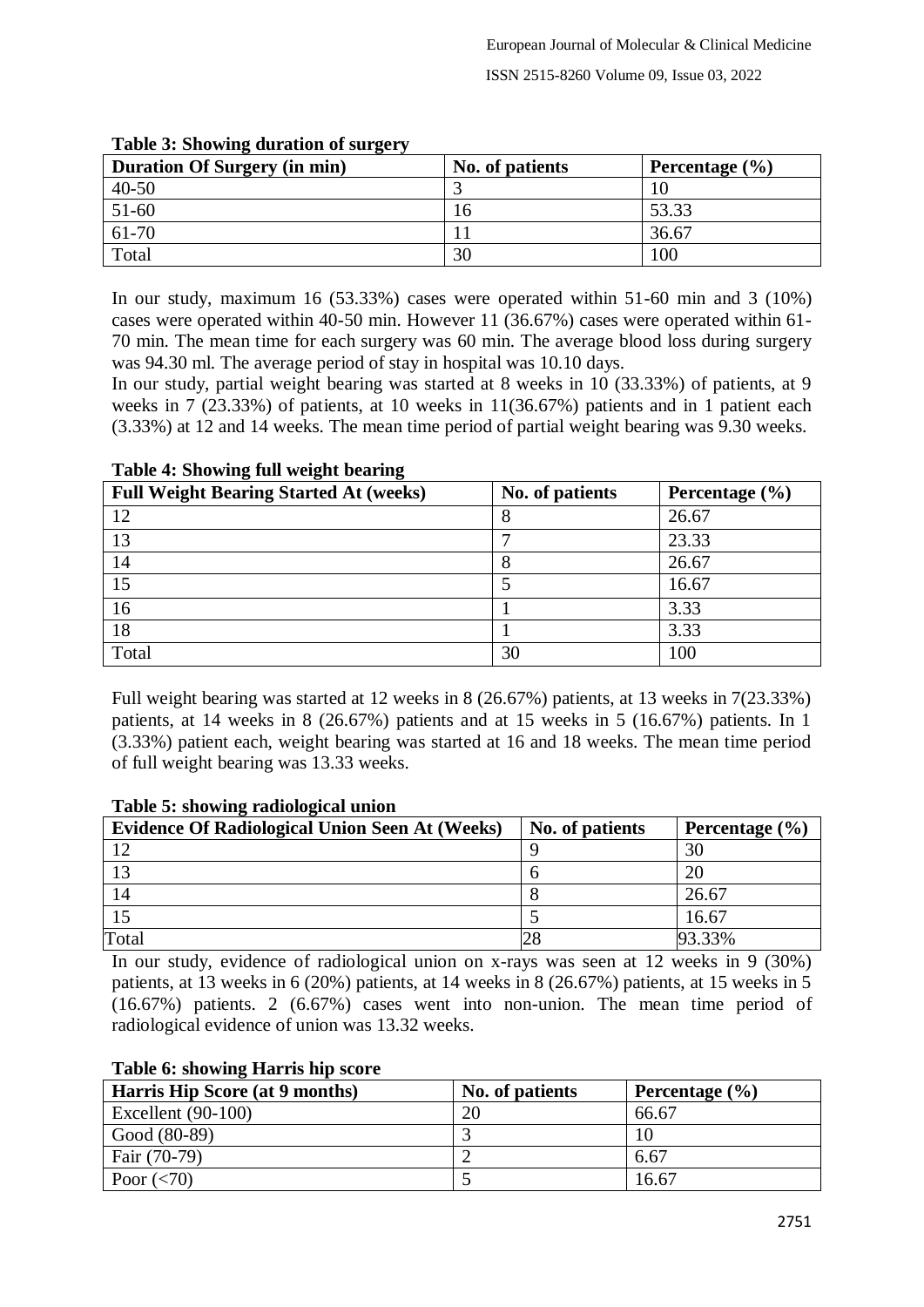ISSN 2515-8260 Volume 09, Issue 03, 2022

| Total                                                                                 | 100 |  |
|---------------------------------------------------------------------------------------|-----|--|
| In our study, Harris hip Score was excellent in 20 (66.67%) patients, good in 3 (10%) |     |  |

patients, fair in 2 (6.67%) patients and poor outcome was observed in 5 (16.67%) patients. The average score for each patient was 86.47 with a standard deviation of 4.95.

| Lavic 7, showing complications |                 |                    |  |
|--------------------------------|-----------------|--------------------|--|
| <b>Complications</b>           | No. of patients | Percentage $(\% )$ |  |
| <b>AVN</b>                     |                 |                    |  |
| Non-union                      |                 | 6.67               |  |
| Shortening                     | 10              | 33.33              |  |
| Infection                      |                 |                    |  |
| Failure                        |                 |                    |  |

### **Table 7: showing complications**

In our study total 10 (33.33%) patients had complications. 3 (10%) patients had AVN, 2 (6.67%) patients developed non-union and 10 (33.33%) patients had varied amount of shortening with mean shortening of 2.67 mm. None of the cases went into failure and no patient developed wound infection.

## PRE AND POST PHOTOS

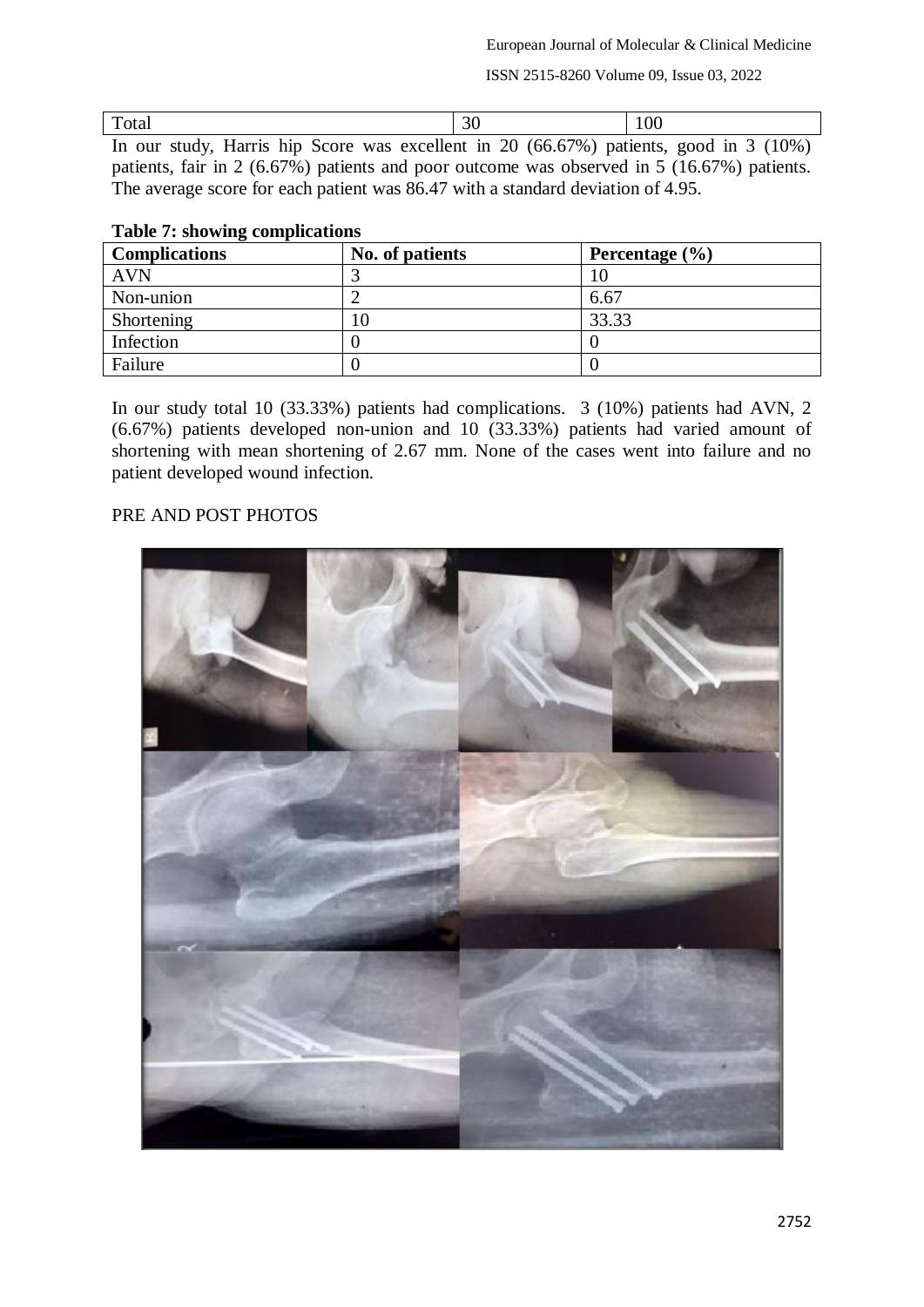# **DISCUSSION**

The mean age of fracture neck femur was 37.13 years in this study. Similar observations were found in the study by Nirmal Chandra Mohapatra et al,  $^{[13]}$  in which mean age was 36 years and Asgharelmi et al had shown as 34.30 years.<sup>[14]</sup>Deqing Luo et al,<sup>[15]</sup> had shown mean was 37.2 years. In the current study, Incidence of these fractures was more in males. Similar observations were recorded in a study done by Schwartsmann et al and Robinson CM et al.  $[16, 17]$ 

In the present study, Right side (52.47%) was found to be involved more than the Left side (47.67%). In the present study RSA was the more common (76.77%) mode of injury than fall (23.33%) which were comparable to Wang Hai-qiang et al Majority of the fractures were Garden type 3 (displaced) (73.33%), which were comparable to a study by CCH Khoo.<sup>[18,19]</sup>

In the present study, the average time duration between injury and surgery was 45.77 hours. Similar results were observed by Asgharelmi et  $al$ ,  $[14]$  In the present study, the mean duration of surgery was 60 min. and mean blood loss per surgery 94.32 ml, which were comparable to a study done by Lin Di et al,<sup>[20]</sup> Mean duration of hospital stay in our study was 10.10 days. Similar findings were observed by C.R. Schwartsmann.<sup>[21]</sup>

In our study, the partial weight bearing was started at a mean of 9.30 weeks and full weight bearing was started at mean of 13.33 weeks. Similar findings were observed by Cong Liu et al,<sup>[22]</sup> and Patrick WendpouiréHamedDakouré et al.<sup>[23]</sup>

In our study, mean time for radiological evidence of union was 13.33 weeks and similar results were obtained by Khizar H. Rai et al,<sup>[24]</sup>In our study, mean Harris Hip Score was 86.47 with a standard deviation of 4.95 which was comparable to Cong Liu et al.<sup>[22]</sup>

In our study the incidence of AVN and Non-union was 10% and 6.67% respectively. These findings were comparable to a study by Higgins  $GA$ <sup>[25]</sup> These patients had either Gardens and Pauwel's type 3 fracture or delayed presentation with comorbidities. None of these patients went into failure and no patient developed wound infection. Replacement Arthroplasty (non-cemented) was done in both patients with non-union. AVN patients were treated by vascularized fibular graft and one patient was treated by hemiarthroplasty.

In our study, 10 (33.33%) patients had varied average shortening of 8.90mm and 9 (30%) patients had shortening between 5-10 mm and one (3.33%) patient had shortening of 12 mm. Similar findings were observed by Zlowodzki M et al.<sup>[26]</sup>

## **CONCLUSION**

We recommend cannulated screw fixation with inverted triangle configuration is a viable treatment option for fixation of fractures neck femur that is less invasive in terms of operation time as well as hospital stay, less expensive as compared to Hemiarthroplasty or THR and very effective treatment option especially in young patients with lower implant failure rate and speedy union with better functional results. However, adequate reduction, stability and screw placement are the prerequisite for successful outcome.

## **REFERENCES**

- 1. Dennison E, Mohamed MA, Cooper C. Epidemiology of osteoporosis. Rheum Dis Clin North Am 2006;32(4):617-29.
- 2. Garden RS. Low angle fixation in fractures of the femoral neck. J Bone Joint Surg 647- 6638 1961; 43B.
- 3. Anderson JE: Grant's Atlas of Anatomy, 7th ed. Baltimore: Williams & Wilkins, 1978.
- 4. Pauwels F. DerSchenkelhalsbruch: Einmechanisches problem. Stuttgart: Ferdinand EnkeVerlag, 1935.
- 5. Farooq MA, Orkazai SH, Okusanya O, Devitt AT. Intracapsular fractures of the femoral neck in younger patients. Ir J Med Sci 2005;174(4):42-45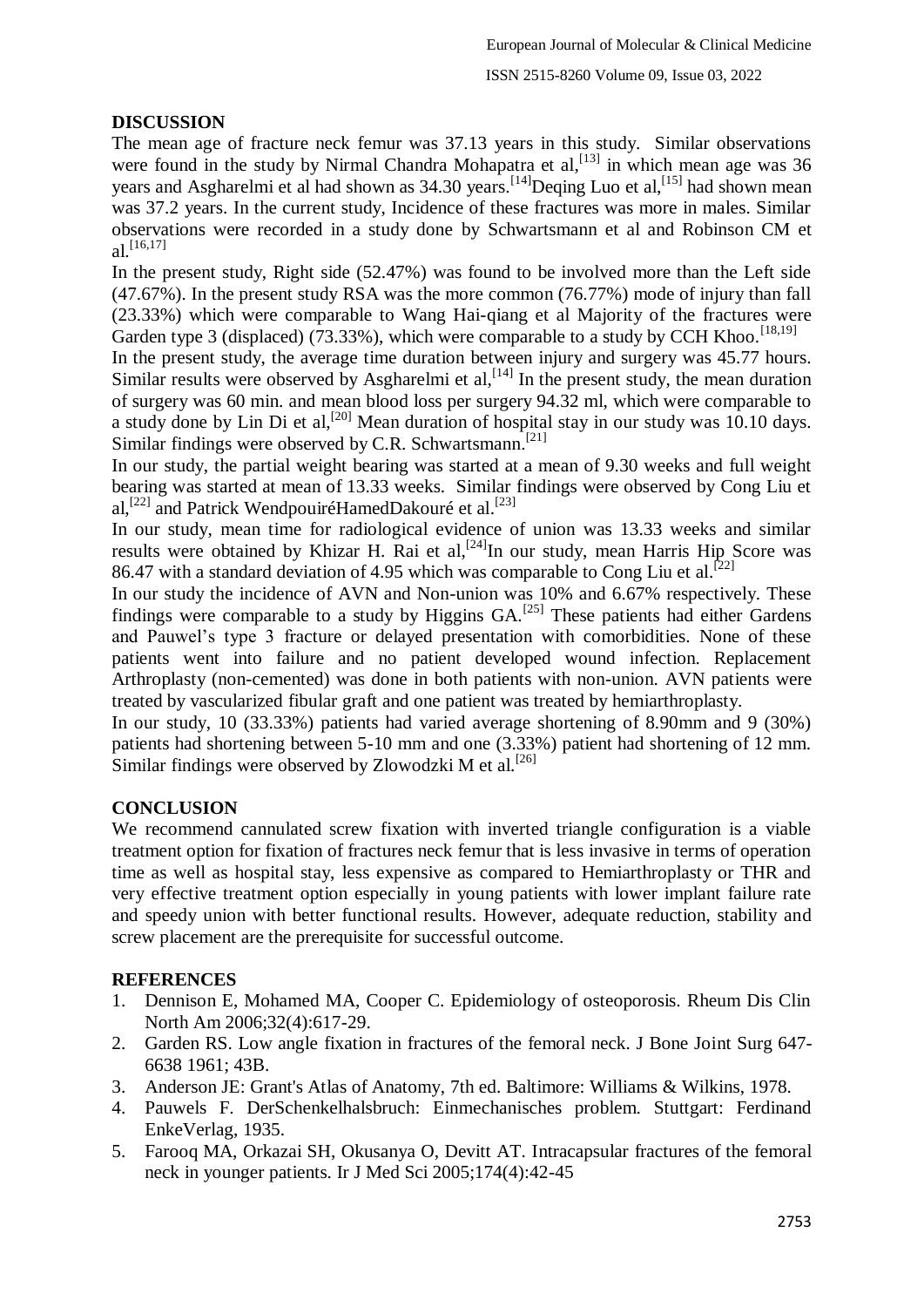- 6. Robbins J, Aragaki AK, Kooperberg C, et al. Factors associated with 5-year risk of hip fracture in postmenopausal women. JAMA 2007;298(20):2389-98.
- 7. Holzer G, von Skrbensky G, Holzer LA, Pichl W. Hip fractures and the contribution of cortical versus trabecular bone to femoral neck strength. J Bone Miner Res 2009; 24 (3):468-74.
- 8. Toogood PA, Skalak A, Cooperman DR. Proximal femoral anatomy in the normal human population. ClinOrthopRelat Res 2009; 467 (4):876-85.
- 9. Duda GN, Heller M, Albinger J, Schulz O, Schneider E, Claes L. Influence of muscle forces on femoral strain distribution. J Biomech 1998; 31 (9):841-6.
- 10. Bhandari M, Devereaux PJ, Swiontkowski MF. Internal fixation compared with arthroplasty for displaced fractures of the femoral neck. A meta-analysis. J Bone Joint Surg Am. 2003;85:1673–81.
- 11. Nilsdotter, A. and Bremander, A. (2011), Measures of hip function and symptoms: Harris Hip Score (HHS), Hip Disability and Osteoarthritis Outcome Score (HOOS), Oxford Hip Score (OHS), Lequesne Index of Severity for Osteoarthritis of the Hip (LISOH), and American Academy of Orthopedic Surgeons (AAOS) Hip and Knee Questionnaire. Arthritis Care Res, 63: S200–7.
- 12. Ficat and Arlet classification of avascular necrosis of femoral head A.Prof Frank Gaillard et al.
- 13. Nirmal Chandra Mohapatra, Gopal Chandra Sethy, Rajesh Rana, Ipsilateral fracture neck and shaft of femur: A prospective analysis of two methods Year : 2017 | Volume : 9 | Issue : 1 | Page : 17-20
- 14. Elmi, Asghar&Tabrizi, Ali & Rouhani, Alireza&Mirzatolouei, Fardin. (2013). Long-Term Follow-Up Results of Delayed Fixation of Femoral Neck Fractures in Adults. Trauma monthly. 18. 8-11. 10.5812/traumamon.11275.
- 15. Modified dynamic hip screw loaded with autologous bone graft for treating Pauwels type-3 vertical femoral neck fractures Deqing Luo, Weitao Zou, Yijiao He, Hang Xian, Lei Wang, Jiazuo Shen, KejianLian, DashengLin , injury, July 2017Volume 48, Issue 7, Pages 1579–1583
- 16. Schwartsmann, Carlos & Marquardt Lammerhirt, Henrique &Spinelli, Leandro de Freitas & da Silva UngarettiNeto, Ary. (2017). Treatment of displaced femoral neck fractures in young patients with DHS and its association to osteonecrosis. RevistaBrasileira de Ortopedia (English Edition). . 10.1016/j.rboe.2017.03.003
- 17. Robinson CM, Court-Brown CM, McQueen MM, Christie J. Hip fractures in adults younger than 50 years of age: Epidemiology and Results. ClinOrthopRelat Res 1995; 312:238- 46.
- 18. Wang, Hai-Qiang& Han, Yi-sheng & Li, Xin-Kui& Li, Ming-quan& Wei, Yi-yong& Wu, Zi-xiang. (2008). Treatment of ipsilateral femoral neck and shaft fractures. Chinese journal of traumatology = Zhonghuachuangshangzazhi / Chinese Medical Association. 11. 171-4.
- 19. Khoo C, Haseeb, A, Ajit Singh V. Cannulated Screw Fixation For Femoral Neck Fractures: A 5-year Experience In A Single Institution. Malaysian Orthopaedic Journal. 2014;8(2):14-21.
- 20. Lin D, Lian K, Ding Z, Zhai W, Hong J. Proximal femoral locking plate with cannulated screws for the treatment of femoral neck fractures. Journal [serial online]. 2012 Date; 35(1): [e1-5 screens].
- 21. Carlos Roberto Schwartsmann, Lucas Senger Jacobus, Leandro de Freitas Spinelli, et al., "Dynamic Hip Screw for the Treatment of Femoral Neck Fractures: A Prospective Study with 96 Patients," ISRN Orthopedics, vol. 2014, Article ID 257871, 7 pages, 2014.